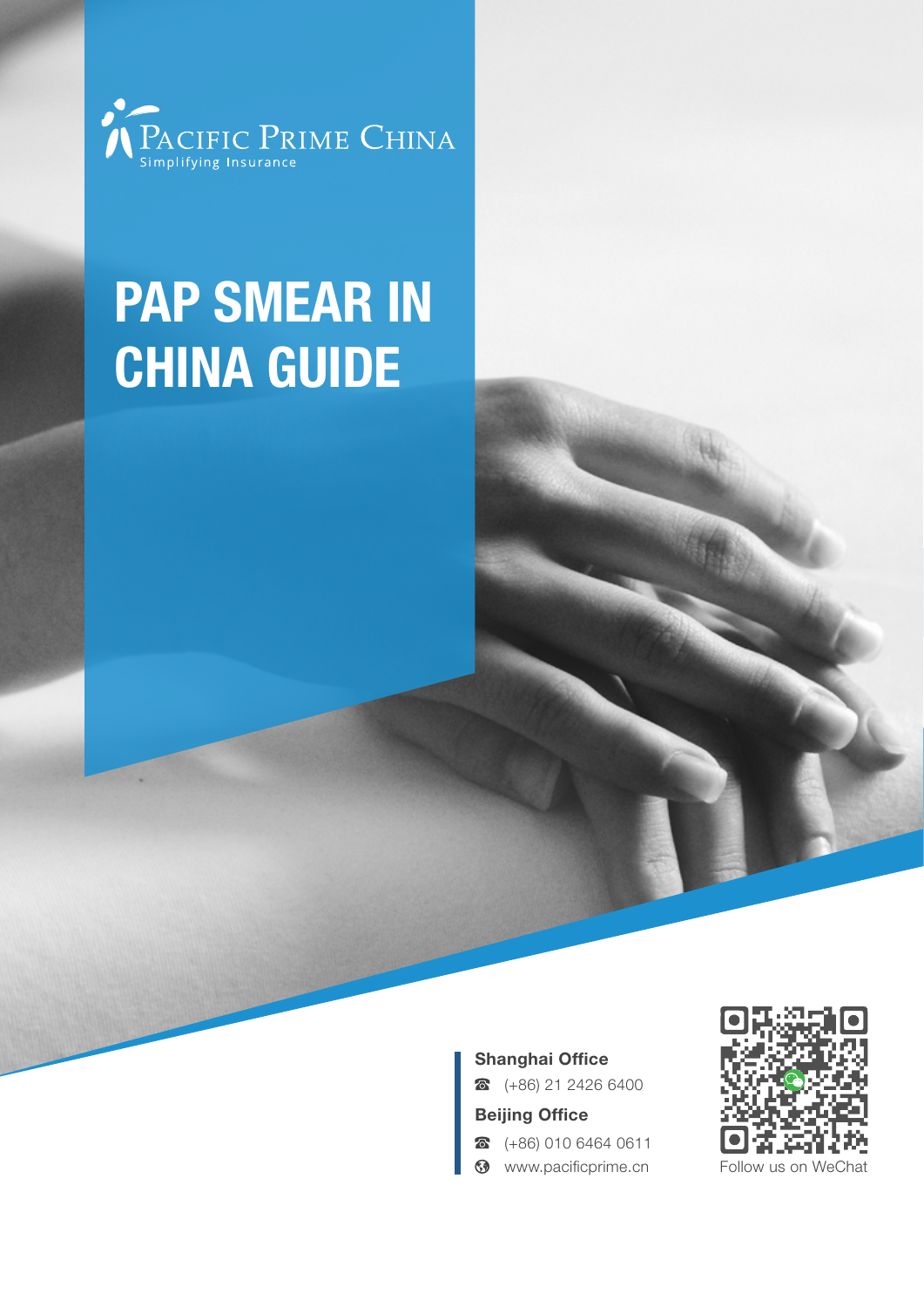# Your guide to getting a Pap smear in China

You could be reading this guide for a number of different reasons. Maybe you're a young woman who is only now really beginning to care about early cancer detection. Perhaps you're a new arrival to China that wants to find out more about local women's healthcare. It could also be that, even though you've had Pap screenings in the past, you would like to know more about the specific reasons to continue getting them in the future. Whatever you're reasoning, Pacific Prime China has made this guide for you.

Within, you will find a full overview of the topic of getting a Pap smear in China. This includes background information on Pap smears, cervical cancer, their link with Human papillomavirus (HPV), and the costs of getting screened in Shanghai and Beijing. What's more, you will learn all about what to expect before, during, and after receiving a Pap smear.

*Please note: This guide if only for informative purposes, and is not meant to be used as medical advice in any capacity. Always seek advice from your doctor on matters related to your health.*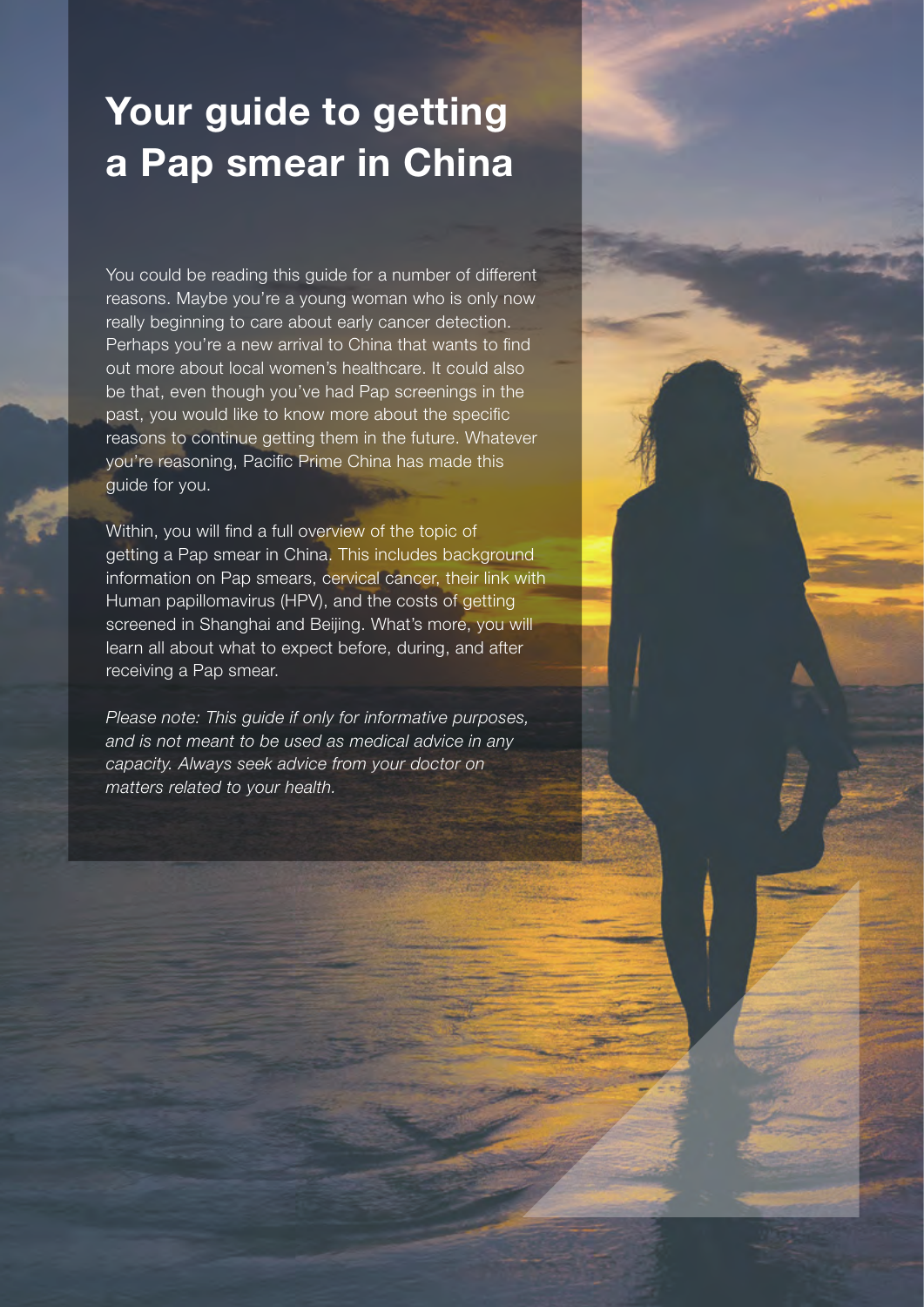### Table of Contents

| Your guide to getting a Pap smear in China                | $\overline{2}$ |
|-----------------------------------------------------------|----------------|
| <b>Table of Contents</b>                                  | 3              |
| What you need to know about Pap smears                    | 4              |
| The link between cervical cancer and HPV                  | 5              |
| When will I need a Pap smear?                             | 6              |
| When do I not need a Pap smear?                           | 8              |
| The Pap smear process                                     | 9              |
| What do my Pap smear results tell me?                     | 11             |
| How much can I expect to pay for a Pap smear in Shanghai? | 13             |
| How much can I expect to pay for a Pap smear in Beijing?  | 14             |
| Will my health insurance cover Pap smears?                | 15             |
| Using Pacific Prime China to your advantage               | 16             |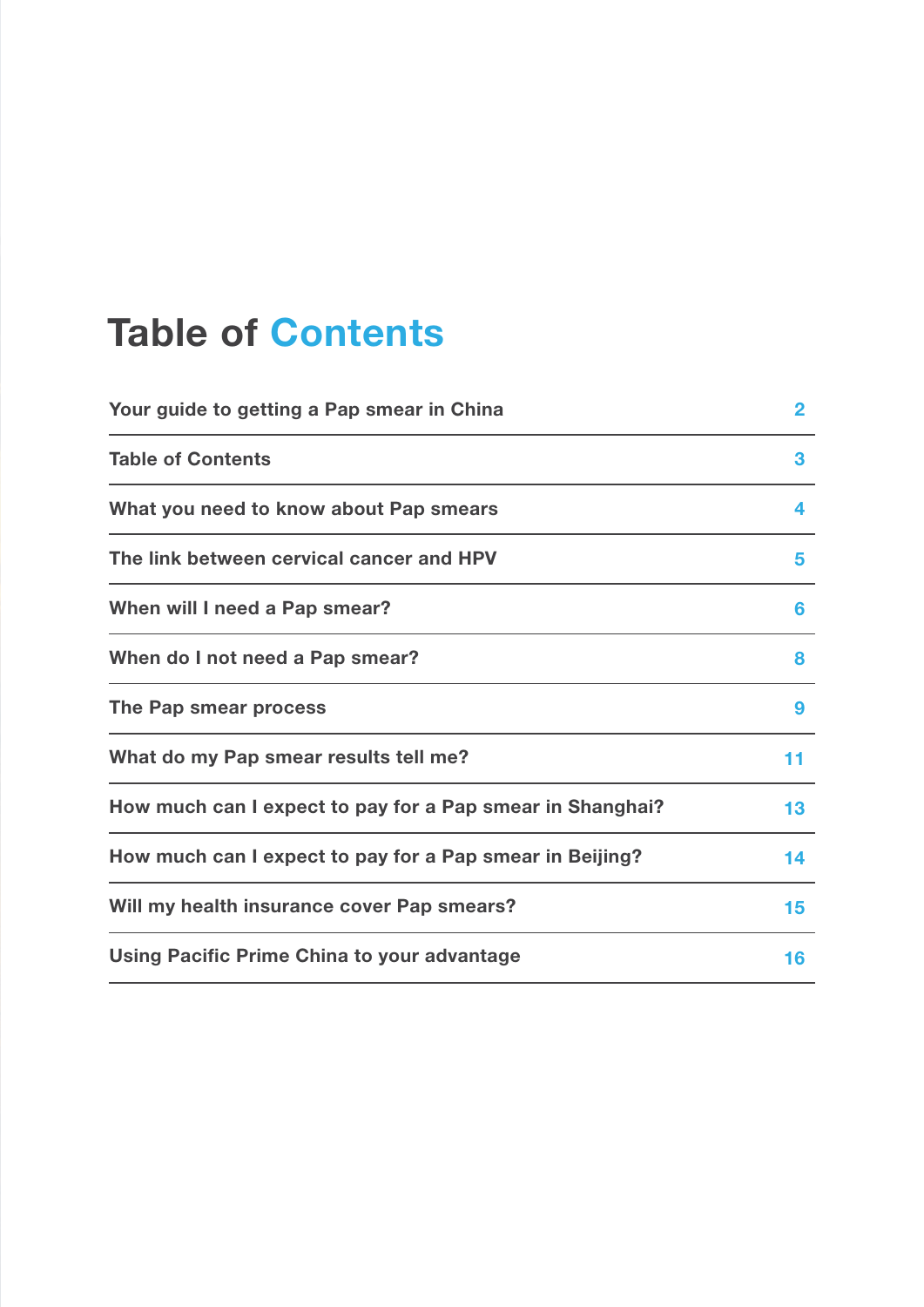# What you need to know about Pap smears

Did you know that cervical cancer is one of the most commonly diagnosed cancers among women in China? Yet as of 2010, only 21% of women over the age of 18 in the country had reported ever having a Pap smear test to check for precancerous or cancerous cells on their cervix.

Fortunately, cervical cancer does not break out overnight. There are warning signs among the cells present in the lining of the cervix that indicate that cancer may be developing, though. This is why Papanicolaou tests - also known as Pap tests or Pap smears - are so helpful, and so important.

The cervix is essentially the door to the uterus, and during a Pap smear, cells from the lining of the cervix are collected from a patient in order to test for cervical cancer. The test is rightfully performed by a gynecologist, and the sample cells collected by them are then examined to see if any are abnormal, as abnormal cell growth could be a predictor of cancer, or other health problems.

Pap test results are very accurate. So accurate, in fact, that regular screenings can reduce cervical cancer rates and related mortality by 80%! Although, to be clear, Pap smears do not diagnose cancer themselves. A separate test will be needed to confirm the presence of cervical cancer once abnormal cells are found on the cervix.

There are symptoms that can indicate that you should receive a Pap test outside of your usual routine schedule. These include:

|  | <b>Urinary problems</b> |
|--|-------------------------|
|--|-------------------------|

- Skin changes
- Pelvic pain

l a l

- Abnormal vaginal discharge
- Unusual vaginal bleeding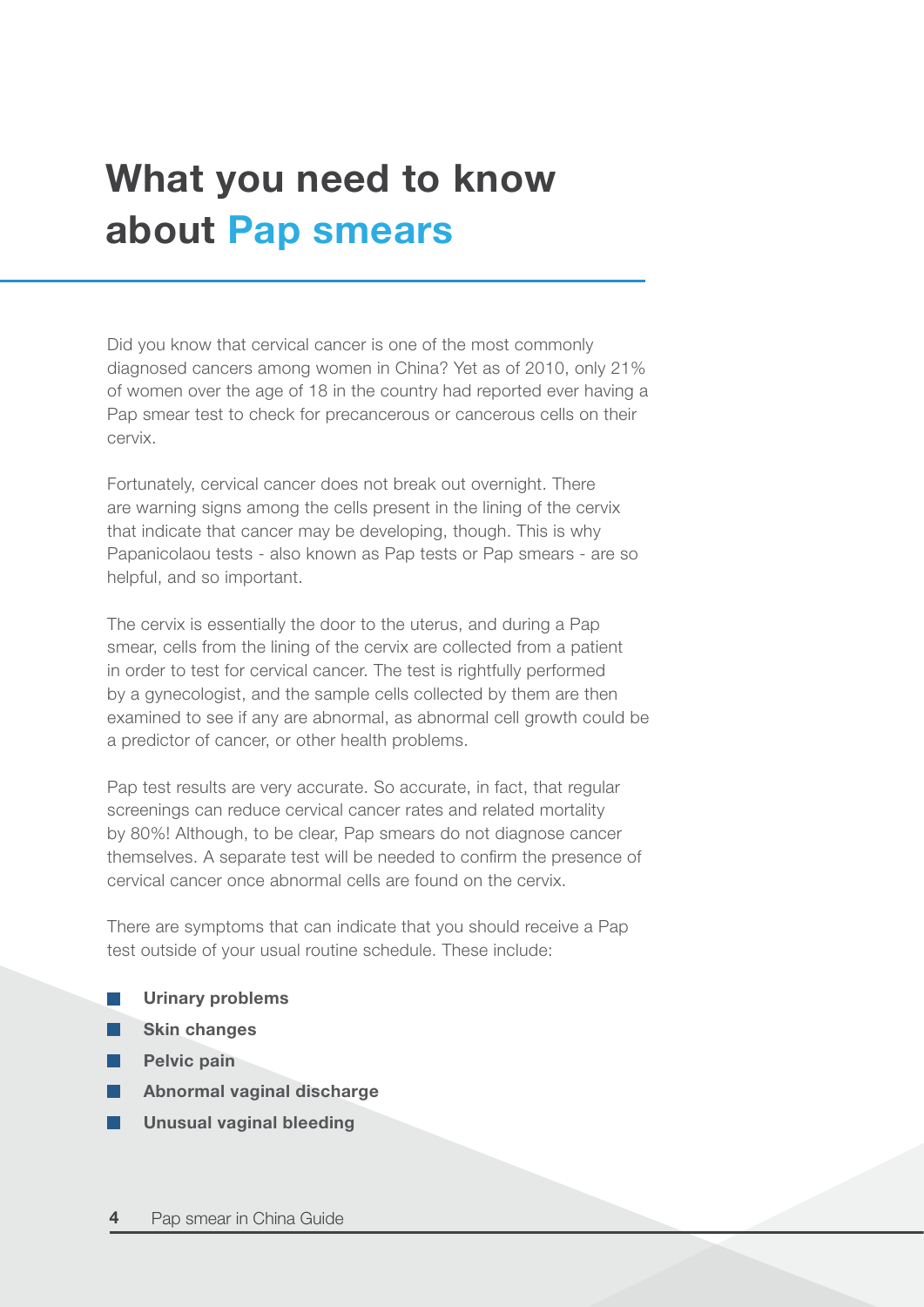# The link between cervical cancer and HPV

Human papillomavirus (HPV) types 16 and 18 are the top cause of cervical cancer. While only a relatively small percentage of women with HPV develop cervical cancer, a large majority of women with cervical cancer have HPV.

For this reason, women between the ages of 30 and 64 are often screened for HPV at the same time they receive their Pap smear. This process, known as co-testing, is favored by doctors as it is more likely to identify abnormalities than with just Pap screening alone due to being able to detect more abnormalities among cells.

There is now a defense against HPV. HPV vaccines are able to prevent contraction of the virus, and thus also prevent against the cervical cancer that the virus can cause. There are vaccines against two different types of HPV currently available, both of which are administered via a series of three injections. These can be given to girls as young as nine years old.

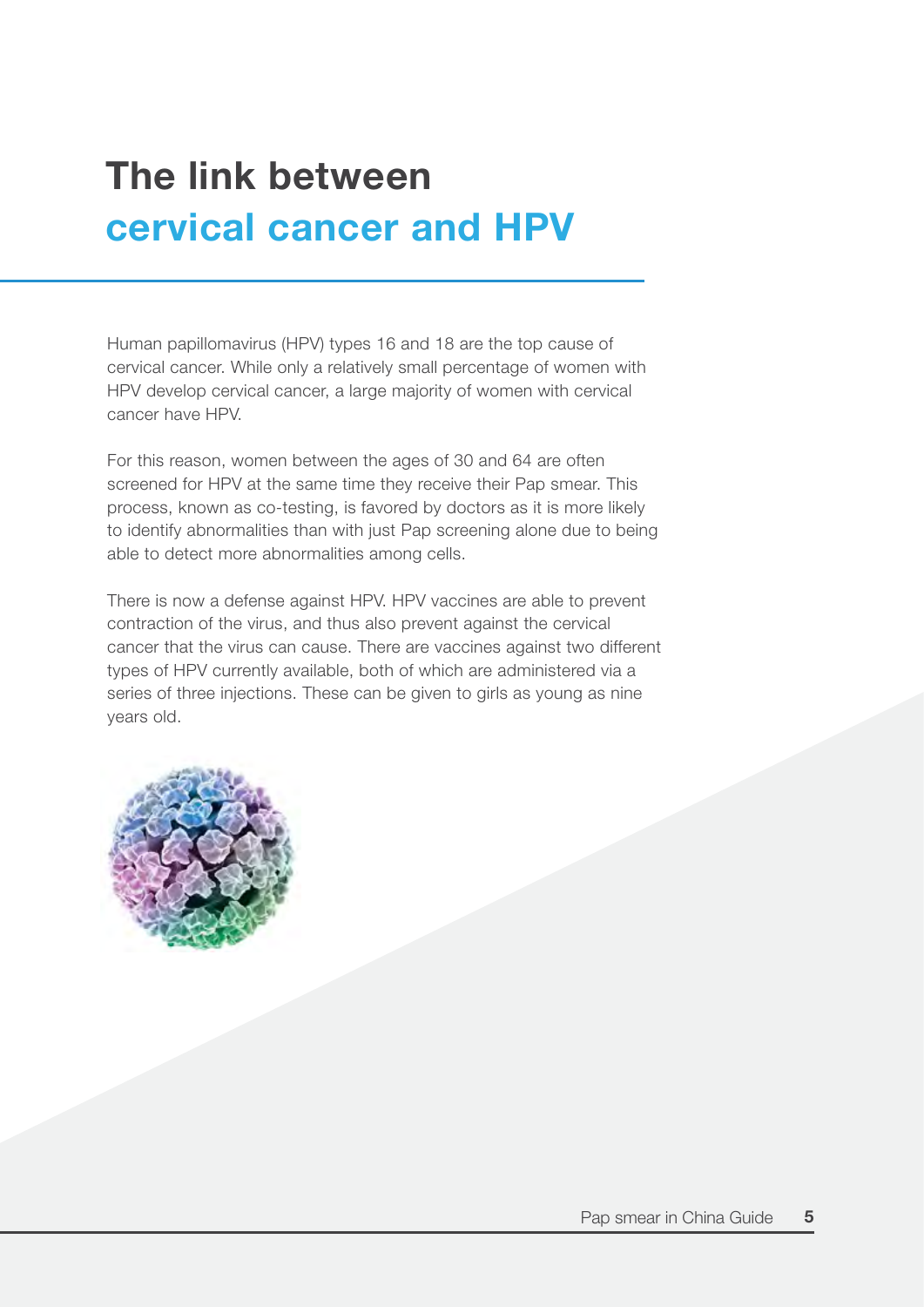### When will I need a Pap smear?

Starting from age 21, women should begin receiving Pap smears at least once every three years, and in some cases more often. The table in this section shows how often women should receive Pap tests based upon their age.

| Age       | <b>Frequency of Pap smear</b>                   |
|-----------|-------------------------------------------------|
| Under 21  | None needed                                     |
| $21 - 29$ | 3 year intervals                                |
| $30 - 65$ | 3-5 year intervals depending on presence of HPV |
| $65+$     | 3-5 year intervals, but possibly never          |

On top of age, there are a whole host of other risk factors for cervical cancer that women should be aware of. If you have any of the following indicators, you should be sure to have regular Pap smears, and consult your doctor about how often they should be scheduled:

- If you're HIV positive
- If you have a weakened immune system due to chemotherapy,  $\mathcal{L}_{\mathcal{A}}$ an organ transplant, etc.
- If you have HPV
- If you have a family history of cervical cancer
- If you've had an abnormal Pap screening in the past  $\overline{\mathbb{R}^n}$
- **Tale** If your mother was exposed to diethylstilbestrol while pregnant
- If you're a smoker  $\mathcal{L}^{\text{max}}$
- If you've had multiple sexual partners  $\mathbb{R}^n$
- If you've had other sexually transmitted diseases l a l
- If you've used oral contraceptives for more than five years  $\mathbb{R}^n$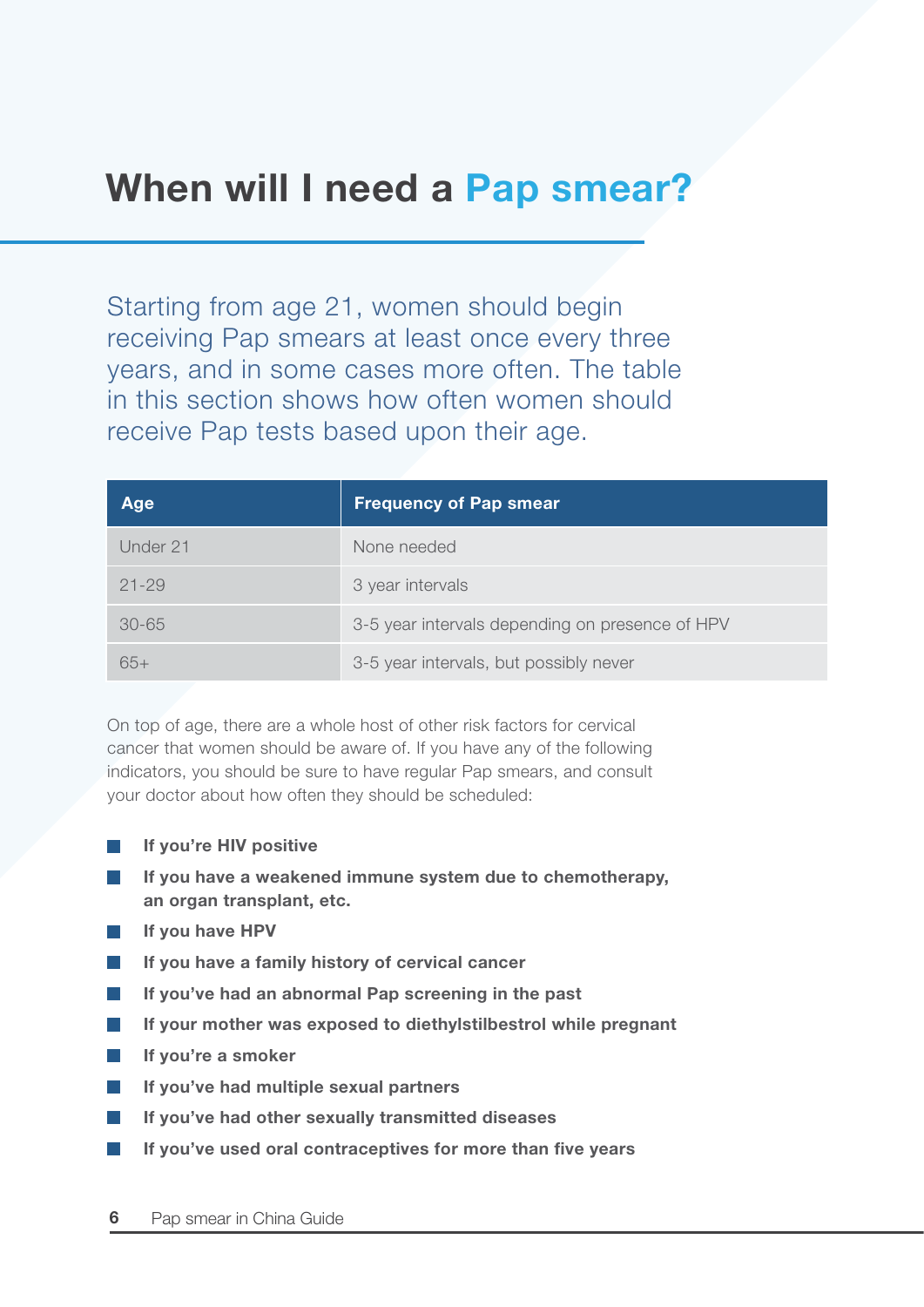Some women may feel that they should be free from regular Pap smears if they are in a monogamous relationship and HPV-free, but the virus can remain dormant for years before becoming active, so it is better to err on the side of caution.

It's also important to note that, while HPV is the top cause of cervical cancer, it is not the only way that the condition can develop, so even woman who have never had a sexual partner should receive regular Pap smears every three years beginning from age 21.

Beyond the items listed on the previous page, you will also want to take note that living a generally healthy lifestyle focused on diet, nutrition, and exercise can lower your risk of developing cervical cancer.

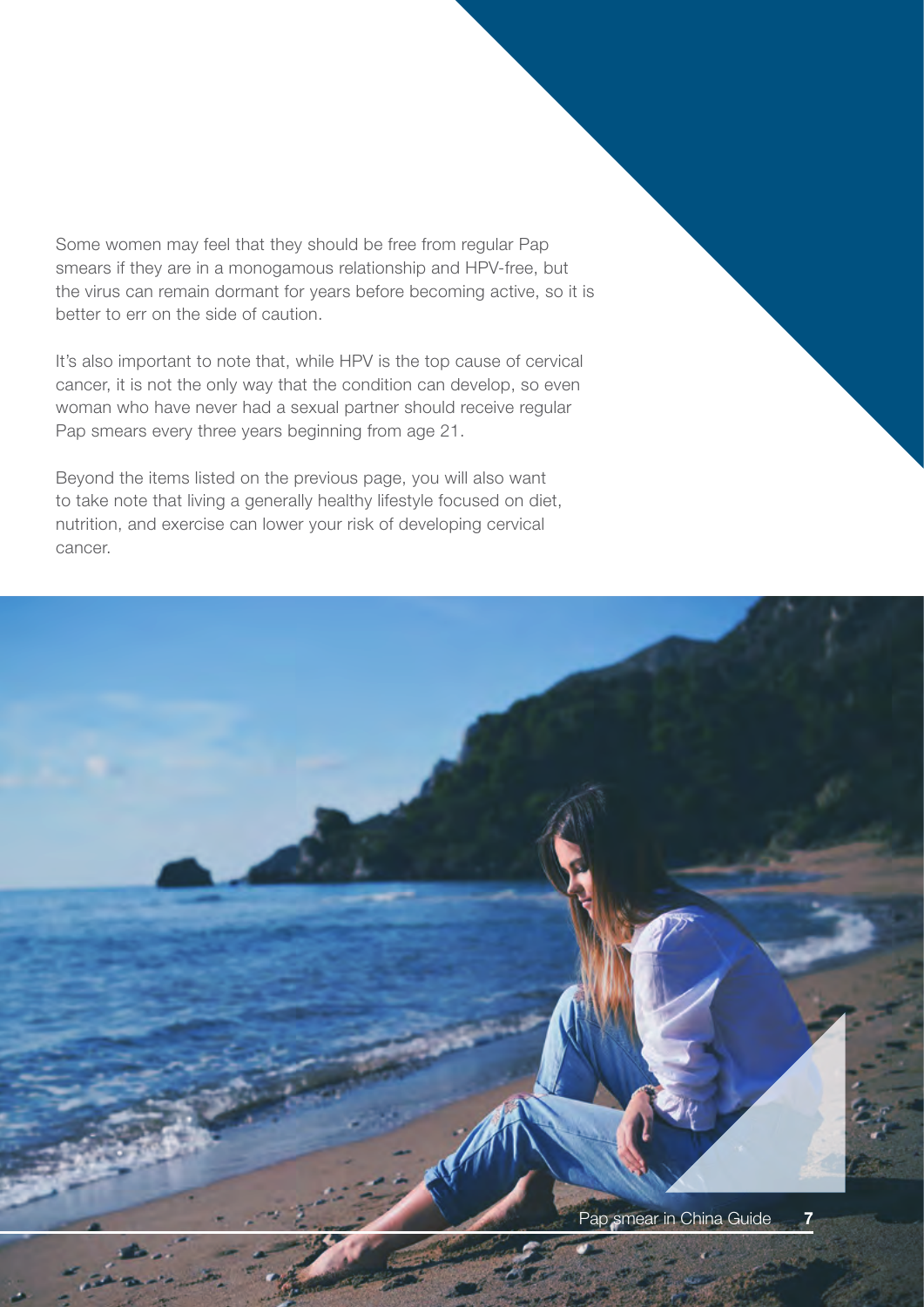# When do I not need a Pap smear?

There are some situations where a pap smear can be done less frequently.

#### Case 1

One such case is if a woman is over 30 years old and has had three consecutive normal Pap smear results. Then the woman's doctor may recommend that she only get a Pap smear performed once every five years in conjunction with HPV screening.

#### Case 2

Women over 65 years of age with a history of normal Pap test results may also be able to get a recommendation from their doctor to reduce the regularity of their Pap tests, or even stop taking them altogether.

#### Case 3



2

1

Women who have had their uterus and cervix removed via hysterectomy may also be able to discontinue getting regular Pap smears, especially if the procedure was not performed to treat a precancerous or cancerous condition.

It can also be noted that women more than 24 weeks pregnant should avoid getting pap smears until 12 weeks after they give birth, as Pap smears can be very painful during this time.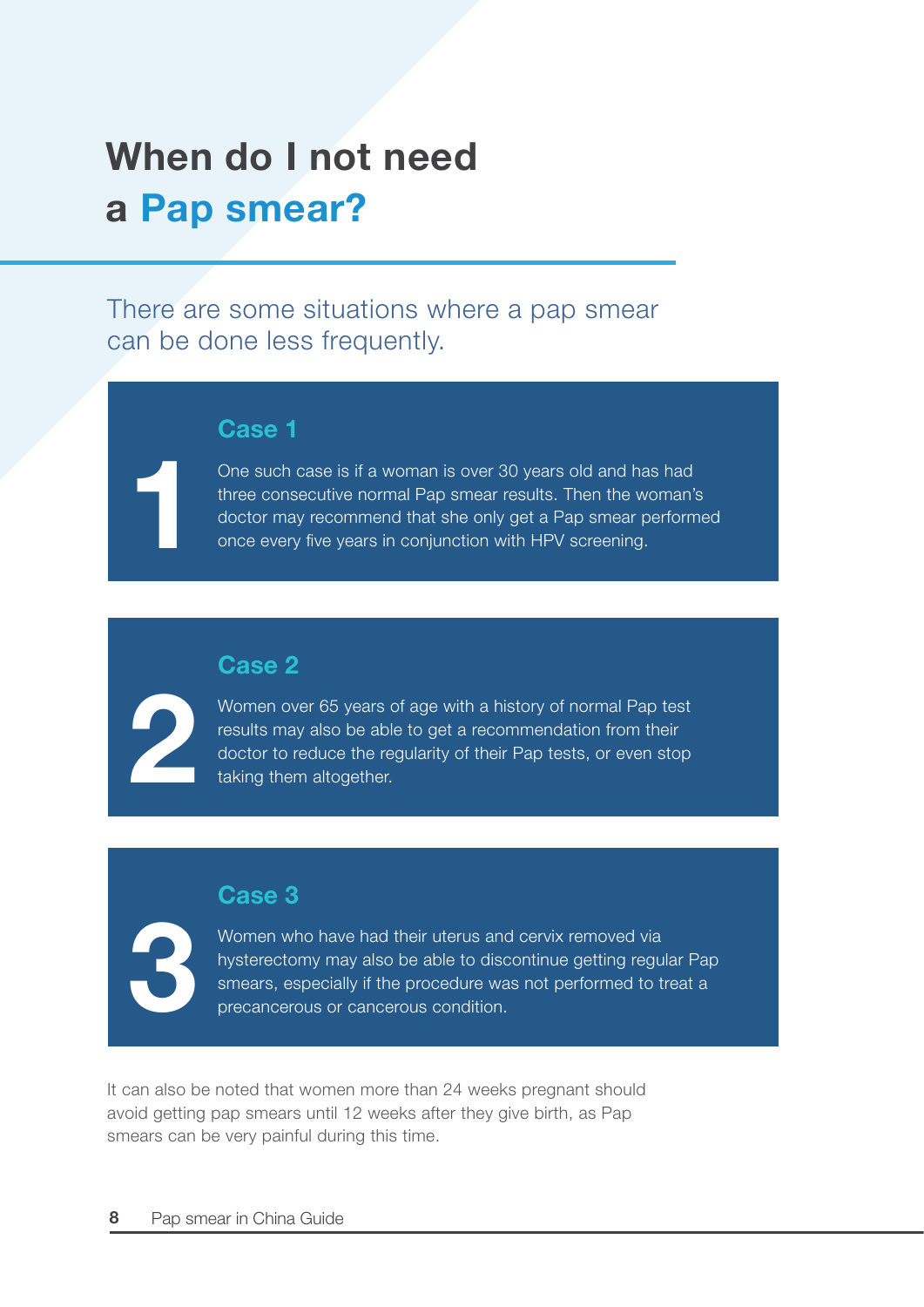### The Pap smear process

#### **Before**

- Make an appointment with your gynecologist.
- Tell your doctor if you are menstruating, as it could affect test m. results. Reschedule if need be.
- Do not have sexual intercourse, use a douche, or use spermicidal products 24 hours before your test.
- Also avoid using tampons or feminine hygiene products, including sprays and powders, 24 hours before your exam.

#### **During**

- Remember to try to relax and breathe deeply. This is more likely to result in a smooth Pap test with minimal discomfort.
- Nevertheless, there is likely to be quite a bit of discomfort as the test is performed.
- Generally, Pap smears are not a time consuming process, and shouldn't take much more than a few minutes in most cases.

#### The process of undergoing the exam itself will involve the following:

- Disrobe and put on a hospital gown.
- Get on the exam table, put your feet in the attached stirrups.
- $\blacksquare$  Again, try to lay back and stay calm.
- $\blacksquare$  The doctor will then insert a device called a speculum into your vagina in order to keep your vaginal walls open during the exam.
- $\blacksquare$  Next, the doctor will scrape cells from your cervix with a long swab, which is then immediately stored and sent for laboratory testing.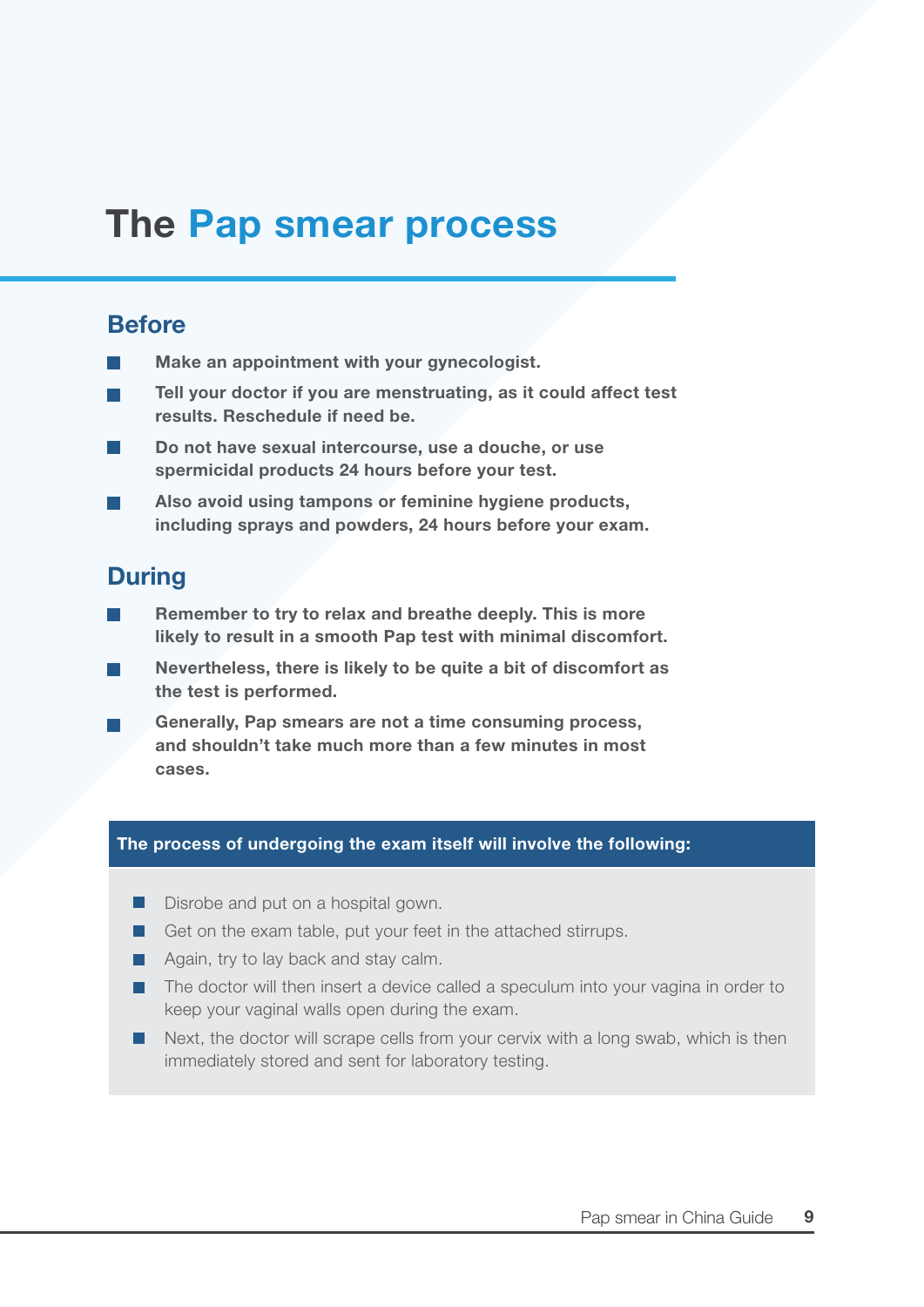#### After

- It's common to feel some amount of discomfort or cramping following a Pap smear.
- There may also be some light vaginal bleeding directly following the exam.
- If either the pain or bleeding following an exam continues the day after your exam, contact your doctor.
- Results of the Pap smear will usually be available to you within 1-2 weeks following the exam.

If abnormal cells are found, your doctor may order a biopsy of them to check for " the presence of cancer. They may also order a cryosurgery or electrosurgical excision procedure to be performed in order to remove the cells. These processes involve freezing or electrocuting the cells, respectively, in order to destroy them. The removal of abnormal cells can stop cervical cancer from developing. If a biopsy confirms cancer, you will be referred to a relevant specialist for diagnosis and treatment.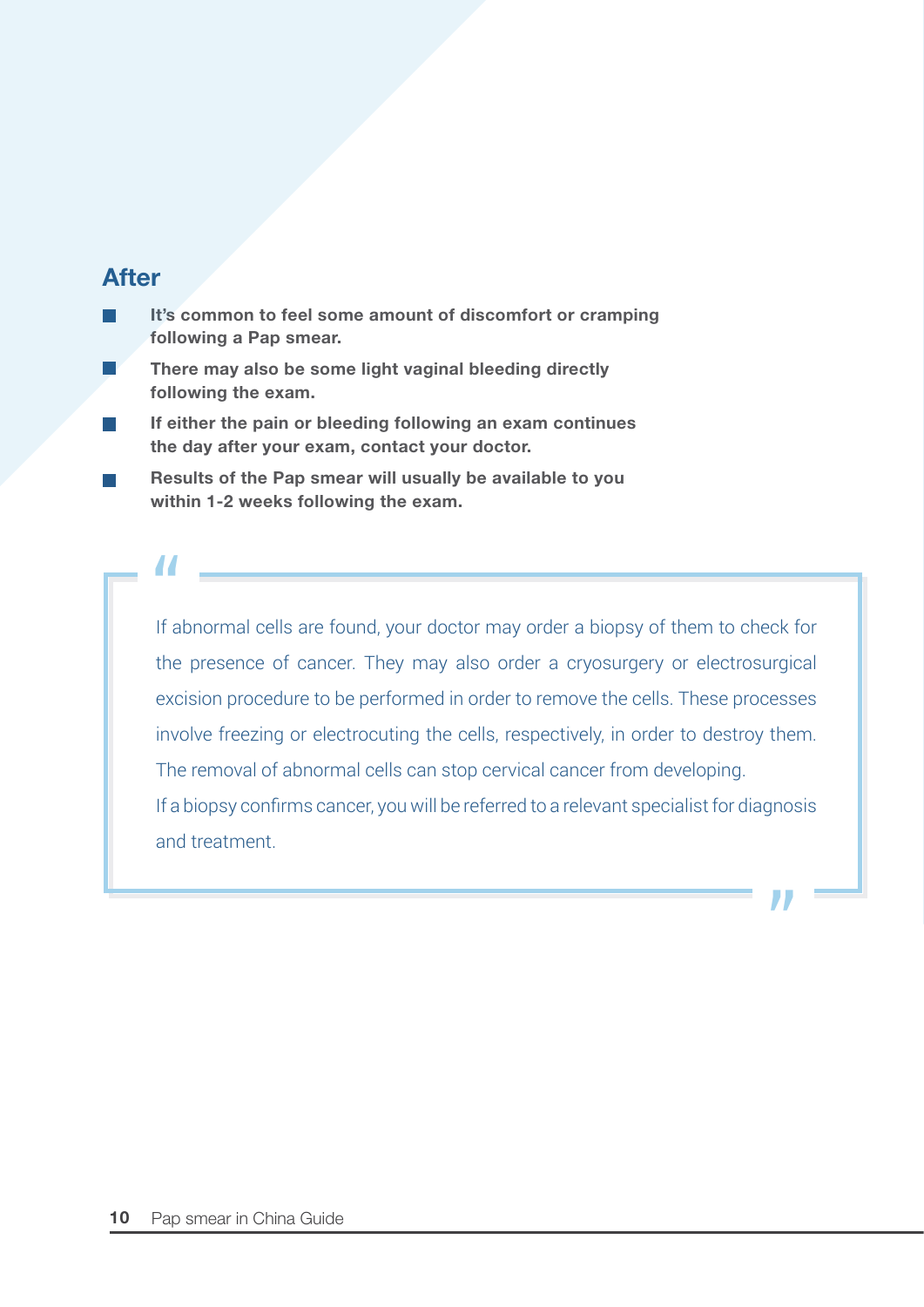# What do my Pap smear results tell me?

There are not different types of Pap smear exams, but there certainly are different results.

#### Normal Pap smear

A normal Pap smear result means that testing identified zero abnormal cells. This negative result is the desired one, and means you likely will not need to get another Pap smear for three years.

#### **Inconclusive Pap smear**

Some cells may seem atypical, but not in a significant way. Inconclusive results can also be the result of a poor sample, which can be the case when pre-exam directives, such as avoiding intercourse for 24 hours prior, are ignored.

#### Abnormal Pap smear

An abnormal Pap smear means that a number of cells have given your doctor has reason to be concerned.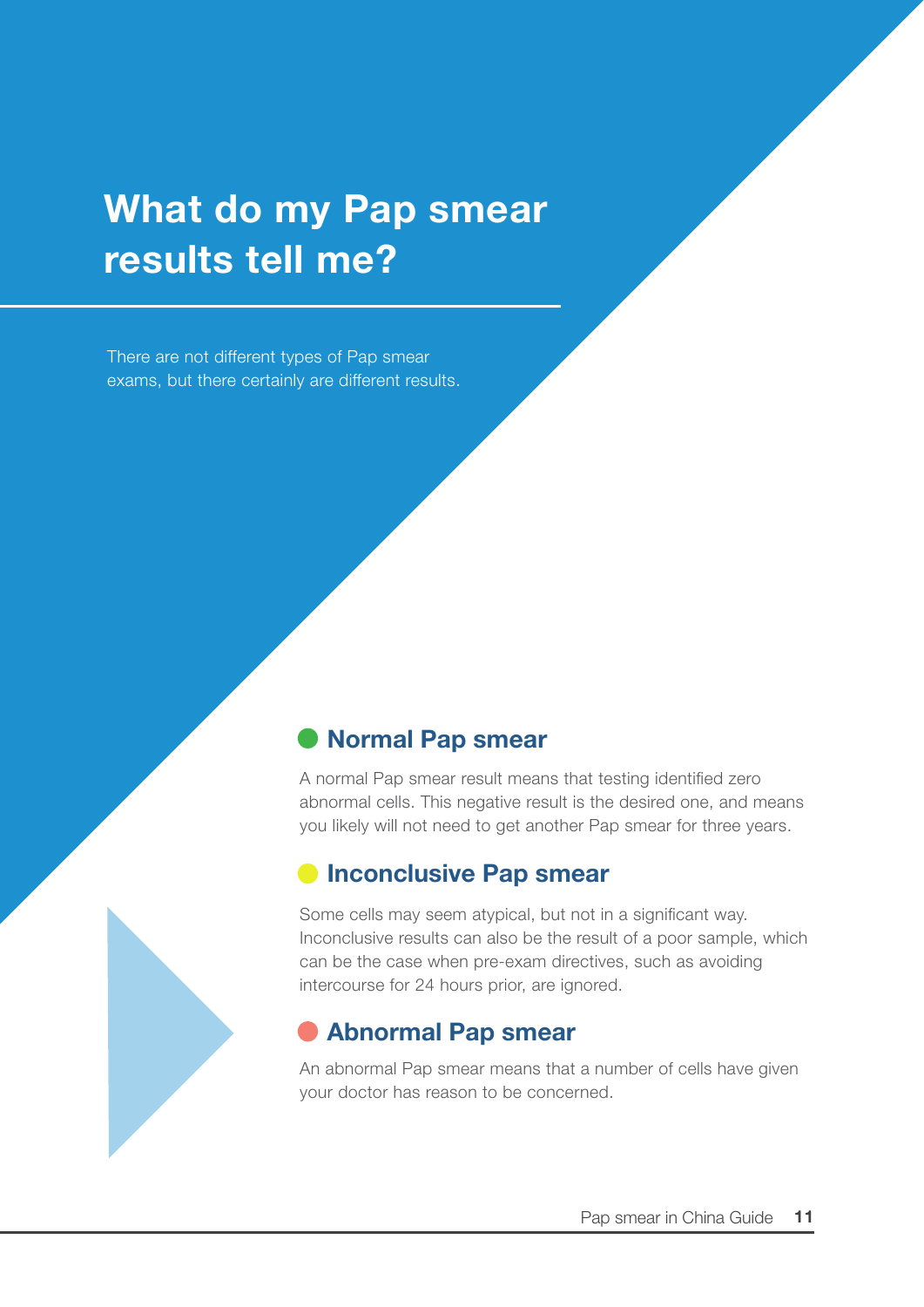To clarify the previous page, not all abnormal Pap results mean that a patient has developed cancer or precancerous cells, or even that anything is wrong at all. This is actually true in the majority of cases of abnormal cells being present. Common causes of abnormal results include:

|  | н | J<br>н<br>- |  |
|--|---|-------------|--|
|  |   |             |  |

- **Herpes**  $\sim$
- Infection  $\mathbb{R}^n$
- Inflammation  $\mathcal{A}$
- **Trichomoniasis**  $\mathcal{L}_{\mathcal{A}}$

Abnormal cells can be classified as either high-grade or low-grade. Low-grade cells will only be slightly abnormal, while high-grade abnormal cells are most unlike normal cells, and are the most likely to develop into cancer.

In the event of an abnormal Pap test, you may be advised to get additional tests on a more regular basis in order to monitor the progress of abnormal cells.

In the event of inconclusive results, your doctor may reschedule you for a repeat test. They may also arrange for a different type of exam called a colposcopy, which will have them inspecting your cervix using a microscope.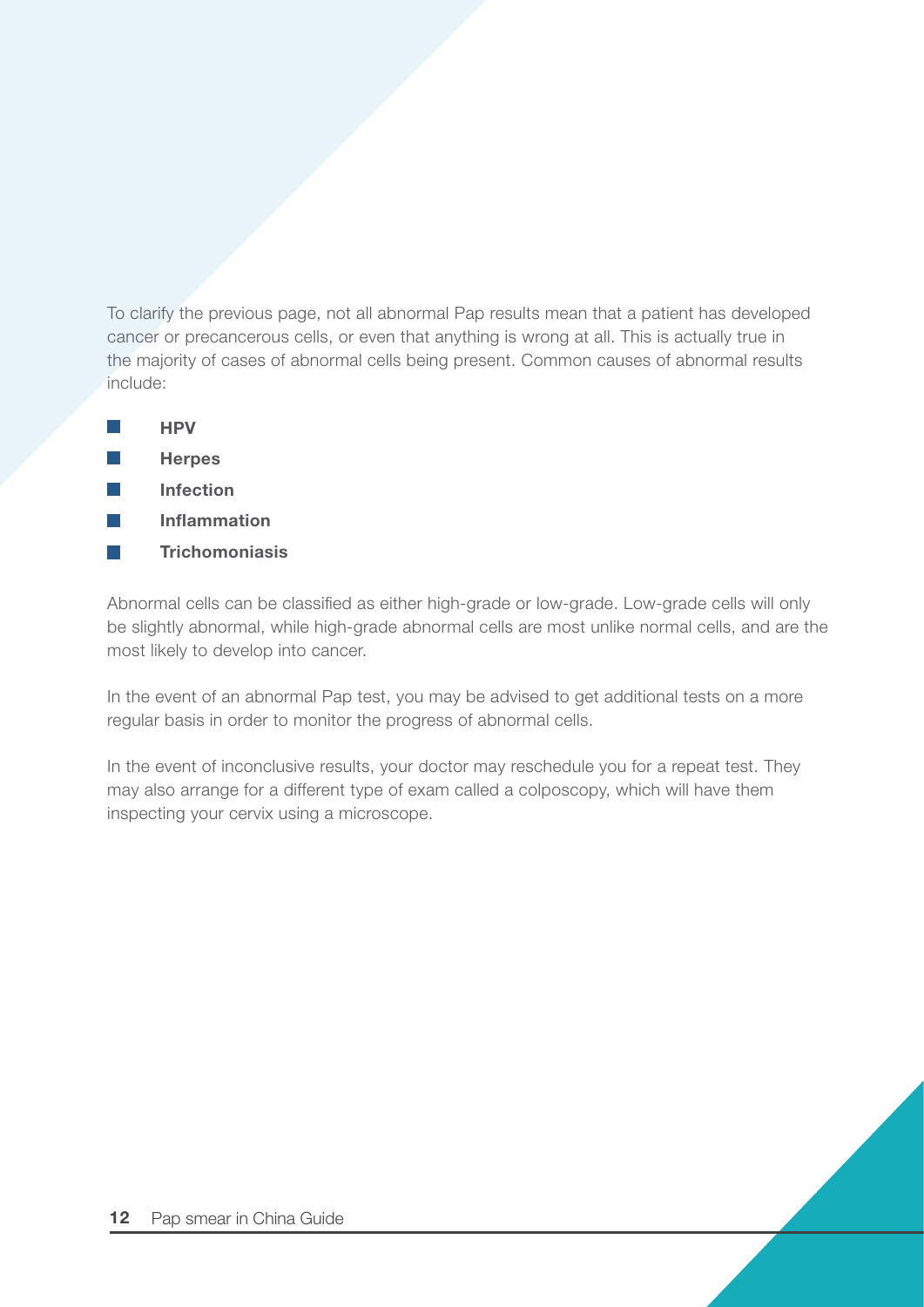# How much can I expect to pay for a Pap smear in Shanghai?

Now for the question that we will always come to when discussing any type of medical procedure: What's the bottom line? Well, in Shanghai, there are a number of different spots women can choose to go to for Pap smears.

Here is a sample of some of them, complete with the going rate for a Pap smear within each (as of May 2018). Keep in mind that this is only the price of the exam itself, and that there will generally be a consultation fee and potentially other charges, too.

| <b>Hospital</b>               | Pap smear fee (RMB) |
|-------------------------------|---------------------|
| American-Sino                 | 800                 |
| Delta West                    | 322                 |
| JiaHui Clinic                 | 650                 |
| Parkway                       | 660                 |
| Raffles                       | 800                 |
| Red Leaf Hospital             | 390                 |
| Sino-United                   | 600                 |
| <b>United Family Hospital</b> | 600                 |
| Worldpath                     | 800                 |

As you can see, most hospitals in Shanghai will not charge you more than RMB 800 for a Pap smear. This may not seem like much, but keep in mind that the actual costs of a visit to the doctor for a Pap smear will almost certainly be higher after all fees are tabulated.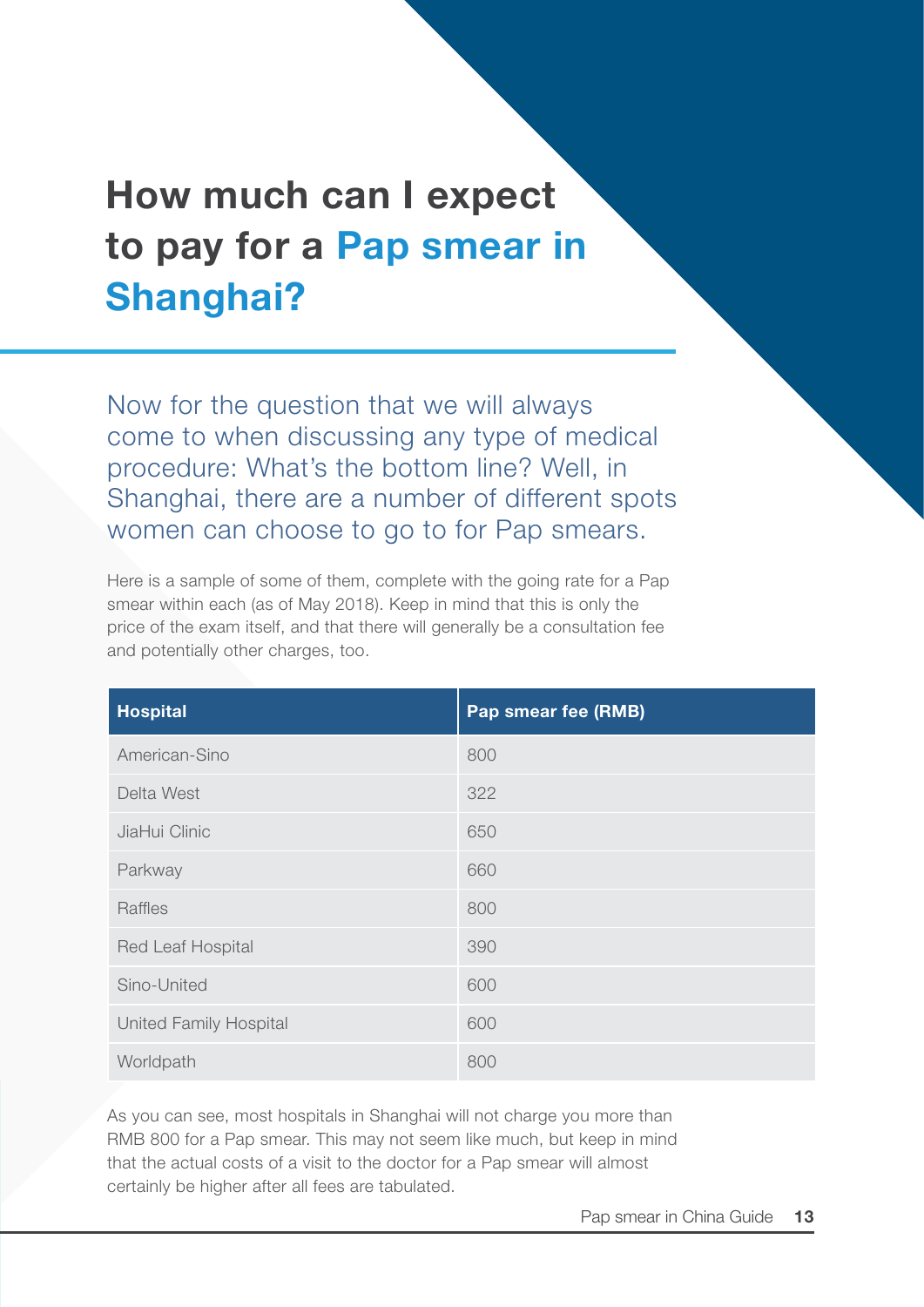# How much can I expect to pay for a Pap smear in Beijing?

Like in Shanghai, there are a number of hospitals and clinics that women can go to for Pap smears. Below is a lost of some of the places that are popular with our clients along with the average price (as of May 2018).

Please do keep in mind that the prices below are for the exam only, there will usually be a consultation fee or other fees charged as well. This fee will either be general outpatient consultation or a gynecologist consultation fee, both set by the hospital. It is important to ask your medical provider when booking what the fee will be.

| <b>Hospital</b>                    | Pap smear fee (RMB) |
|------------------------------------|---------------------|
| Raffles                            | 1,000               |
| <b>IMC</b>                         | 600                 |
| Vista                              | 700+                |
| New Century                        | 650                 |
| Sanfine                            | 800                 |
| Amcare                             | 400                 |
| U-Plus                             | 550                 |
| Oasis                              | 470                 |
| Parkway                            | 660                 |
| Sino-Japan Hospital(intl/VIP wing) | 300                 |

As you can see from the average figures above, the price for a Pap smear will vary depending on which hospital you go to. It is important to note here that the above costs do not include HPV tests, which some hospitals will group together into one test. Costs for these will be higher.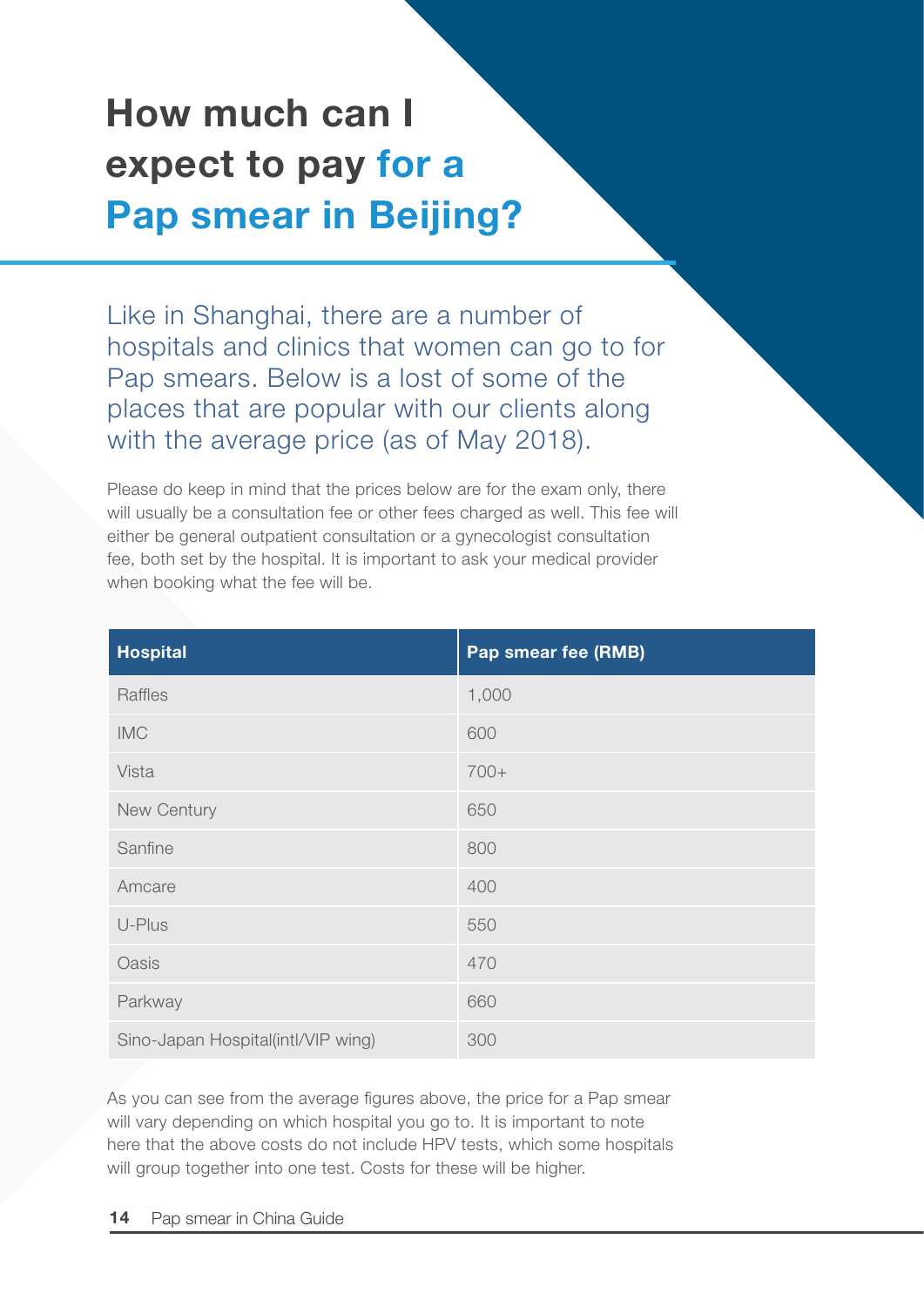### Will my health insurance cover this procedure?

This really depends on the circumstances, but yes, your Pap tests can be covered by your health insurance plan.

There can be quite a bit of variation between medical insurance policies and the benefits they include. As such, it could easily be the case that an outpatient benefit like Pap smears may not be included. This would occur most frequently in plans that only provide inpatient and/or critical illness benefits. As Pap smears are a routine exam that would not require an overnight hospital stay, they count as an outpatient benefit that will not be covered by inpatient-only plans.

It should also be noted that even many plans that cover Pap smears through the outpatient portion of its coverage may require some sort of symptoms to be present in order to dictate that a Pap exam is needed. This means that regular routine examinations may not be covered, and you will need to exhibit symptoms to a GP and receive a referral to get a Pap smear covered.

If you have a health plan through your employer or otherwise that include wellness benefits, you may be able to get your routine examination covered through them without exhibiting any symptoms.

In order to be sure just when and how you can be covered for Pap smears on your existing insurance policy, talk with your insurance company or broker today. Failing to confirm these details can leave you paying for your exams out of pocket when you may not need to.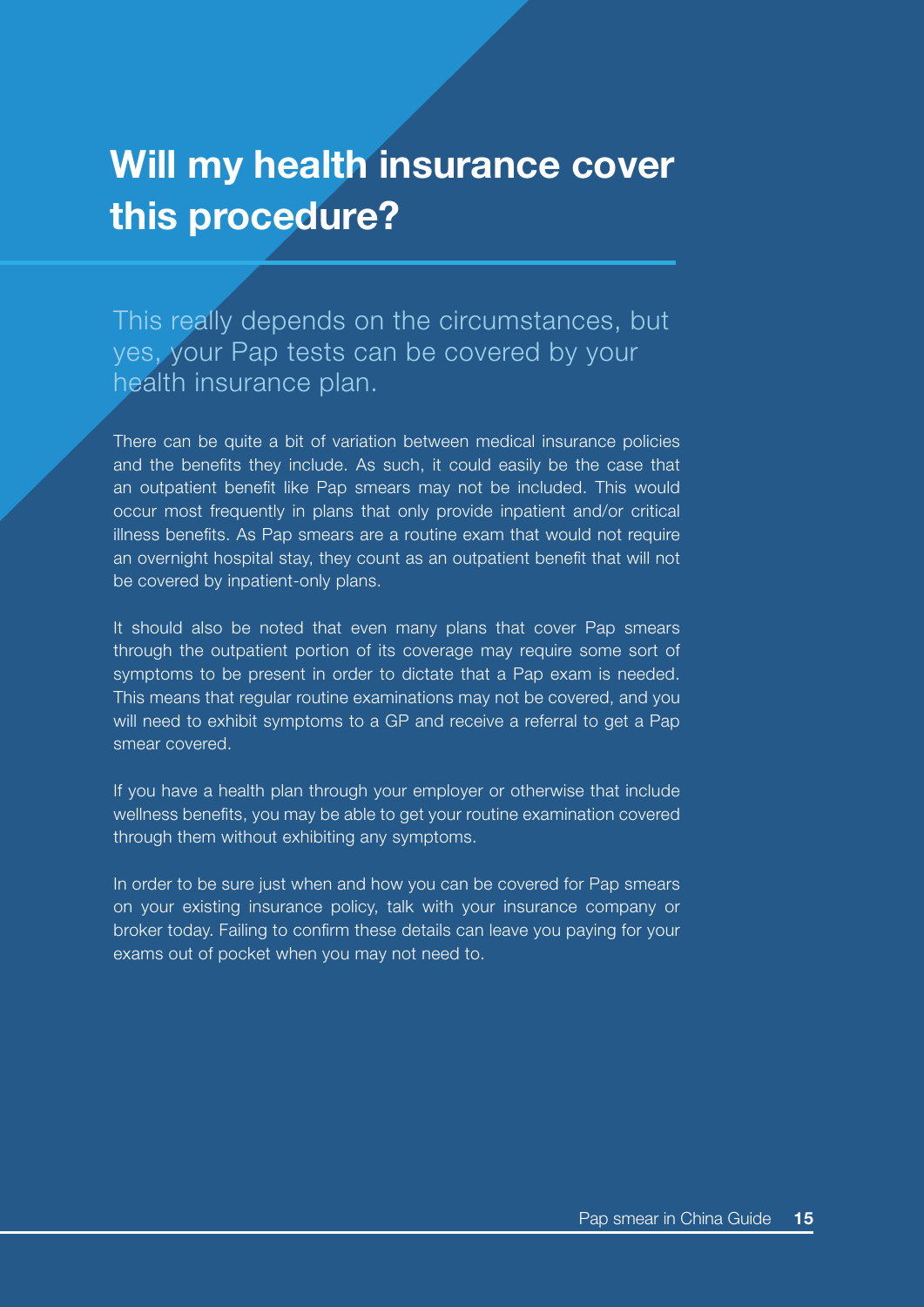

# Using Pacific Prime China To Your Advantage

As you can see from all the information contained in this document, a cervical cancer and Pap smears are serious issues of concern for women, both in China and throughout the rest of the world. Given that all of the information you have just read was related to a single topic, it is understandable that finding just the right insurance policy to address the health issues that should be on your radar is no small task.

This is especially true when you consider that how many different insurance providers there are out there, and how many different plans each one offers. Fortunately, for knowledge and assistance with both healthcare and health insurance issues in Shanghai, Beijing, and China in general, all you need to do is seek out the help of the experienced insurance professionals at Pacific Prime China.

As a full service insurance broker in China, Pacific Prime China can answer your questions, advise you on your insurance options, present you with a comparison of plans available from top insurers, and give you a price quotation; all at zero cost to you! [Contact us](http://www.pacificprime.cn/en/contact-us) today to get started, or check out our **[health insurance guides](http://pacificprime.cn/en/resources/)** page today for more valuable health and insurance resources.